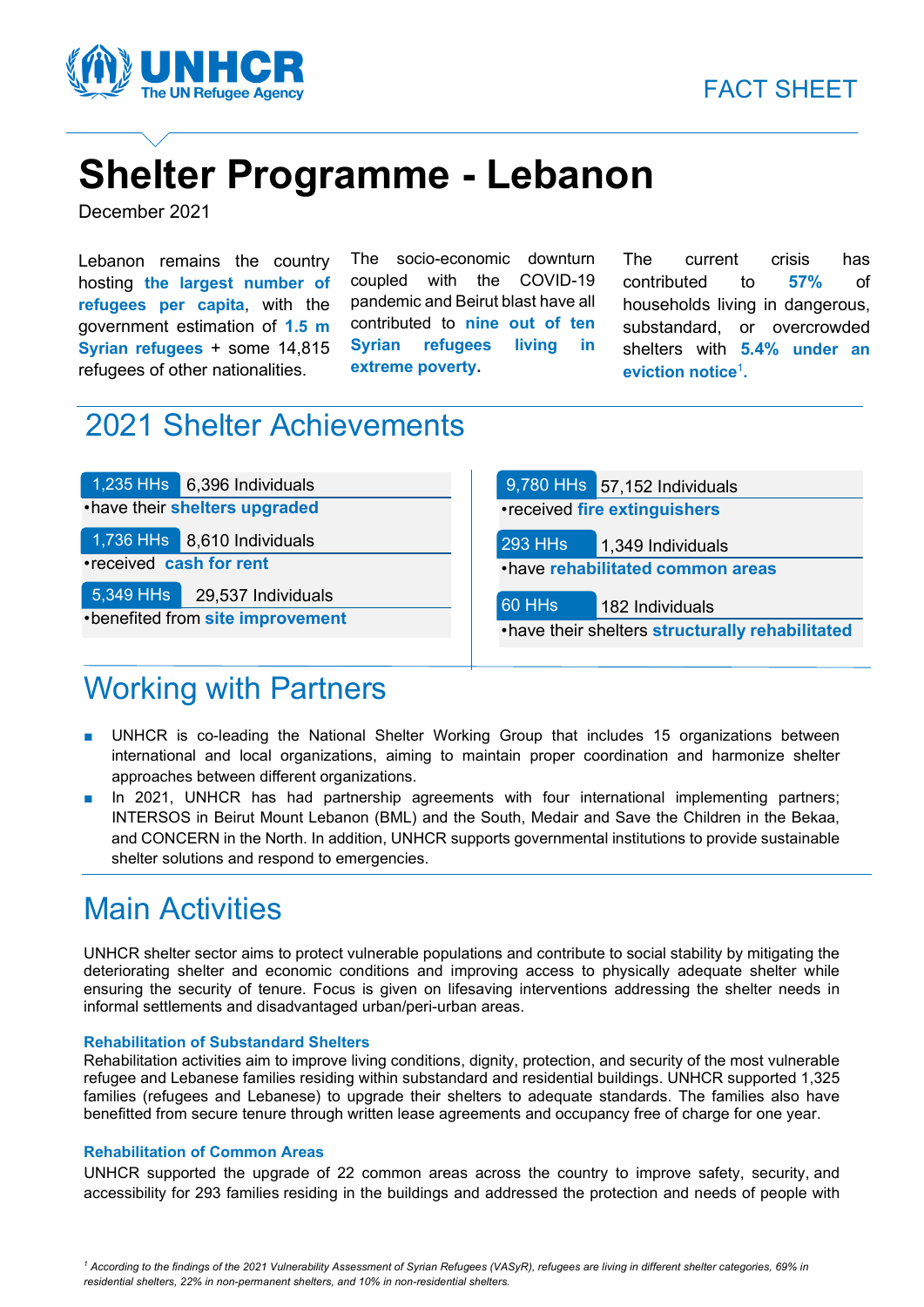



special needs (PwSN) by rehabilitating common bathrooms and kitchens, staircases, roofs, and other building common areas.

#### **Cash for Rent (CfR) Assistance**

In 2021, CfR assistance was adopted to target general and specific protection referral cases and defined as the provision of periodic conditional cash grants to cover part/all the rent. In total, 1,730 families benefitted from enhanced tenure security in shelters with adequate standards, offsetting the risk of eviction and secondary displacement and allowing the targeted families to adjust to deteriorating economic situations.

#### **Weatherproofing/ Emergency Response**

In Informal Tented Settlements (ITSs), refugees receive shelter kits to reinforce or rebuild their shelters following flooding, evictions, or fire incidents. The shelter kits also help them withstand extreme weather conditions. In 2021, more than 40,000 families received shelter kits as part of winterization response or following an emergency preparedness against floods and fire prevention.

#### **Site Improvement**

UNHCR prioritizes the most critical ITSs for site improvement works, allowing enhanced preparedness against extreme weather conditions and fire prevention. In 2021, 88 ITSs were considered for the site improvements, and 5,350 families benefited from enhanced preparedness against emergencies (floods and fires), improved quality of life, and reduced health risks.



Shelter kit distribution by UNHCR partner Medair, Bekaa, De

#### **Fire Mitigation Services**

In 2021, UNHCR conducted a Fire Mitigation Gap Analysis in informal settlements and collective shelters. Based on the findings, 3,890 fire extinguishers were distributed in collective shelters, informal settlements, and vulnerable shelter units benefitting 9,780 families. In addition, around 3,000 fire mitigation and prevention awareness sessions were provided across the country to enhance fire preparedness and minimize fire risks.

#### **Beirut Blast Response**

In response to the Beirut blast, UNHCR allocated USD 19,5 million to address the shelter needs of about 73,335 individuals in areas impacted by the explosion. Accordingly, UNHCR supported:

- Six damaged buildings were structurally rehabilitated, hosting 60 Lebanese families/182 individuals
- 6,562 shelter emergency kits were distributed to the impacted families benefiting 24,280 individuals
- 3,022 shelter units and 133 building's common areas were rehabilitated benefitting 11,356 individuals
- 123 heritage units and 27 building's common areas were rehabilitated benefitting 465 individuals

#### **Other Support**

In 2021, UNHCR also supported the rehabilitation of eight general security premises, 14 Community Development Centers (CDCs) in preparation for the installment of Khadamti (self-service) desks for refugees as well as rehabilitation and expansion of three Intensive Care Units (ICU) in governmental hospitals.

### **Financial Information**

UNHCR is grateful for the support provided by donors who have contributed to the Shelter programme as well as major donors of flexible and unearmarked funds in 2021:

Belgium | Canada | Croatia | Czech | Denmark | European Union | Finland | France | Germany | Ireland | Italy| Japan | Luxembourg | Monaco | Netherlands | Norway | Qatar Charity | Spain |Sweden | Switzerland | United Kingdom | United States of America

### **Contacts**

**Katariina Elisabet Stewart**, Senior External Relations Officer, [stewart@unhcr.org](mailto:stewart@unhcr.org) **Shadi Sheikhsaraf**, External Relations Officer, sheikhsa@unhcr.org Lebanon, Beirut [www.unhcr.org](http://www.unhcr.org/) | [https://www.unhcr.org/lb](https://eur02.safelinks.protection.outlook.com/?url=https%3A%2F%2Fwww.unhcr.org%2Flb%2F&data=04%7C01%7Csheikhsa%40unhcr.org%7C2cbbbb6dd1874b9b0d9e08d957d75ead%7Ce5c37981666441348a0c6543d2af80be%7C0%7C0%7C637637404786723689%7CUnknown%7CTWFpbGZsb3d8eyJWIjoiMC4wLjAwMDAiLCJQIjoiV2luMzIiLCJBTiI6Ik1haWwiLCJXVCI6Mn0%3D%7C1000&sdata=LXs3RPtyTQoSbY2EE6Z5ocKRPk24R9uWM2AtCAdSh1M%3D&reserved=0) [|Twitter](https://eur02.safelinks.protection.outlook.com/?url=https%3A%2F%2Ftwitter.com%2FUNHCRLebanon&data=04%7C01%7Csheikhsa%40unhcr.org%7C2cbbbb6dd1874b9b0d9e08d957d75ead%7Ce5c37981666441348a0c6543d2af80be%7C0%7C0%7C637637404786733647%7CUnknown%7CTWFpbGZsb3d8eyJWIjoiMC4wLjAwMDAiLCJQIjoiV2luMzIiLCJBTiI6Ik1haWwiLCJXVCI6Mn0%3D%7C1000&sdata=UTiGPHKW1MQjM%2B5czASUAOAEZ4Pk7MZYioLRrUyj33E%3D&reserved=0) | [Facebook](https://eur02.safelinks.protection.outlook.com/?url=https%3A%2F%2Fwww.facebook.com%2FUNHCRLebanon%2F&data=04%7C01%7Csheikhsa%40unhcr.org%7C2cbbbb6dd1874b9b0d9e08d957d75ead%7Ce5c37981666441348a0c6543d2af80be%7C0%7C0%7C637637404786733647%7CUnknown%7CTWFpbGZsb3d8eyJWIjoiMC4wLjAwMDAiLCJQIjoiV2luMzIiLCJBTiI6Ik1haWwiLCJXVCI6Mn0%3D%7C1000&sdata=gbiYSqOrC5HTu8q9VxvHI7uT3q%2FWOv94dURQgEAMuLM%3D&reserved=0)